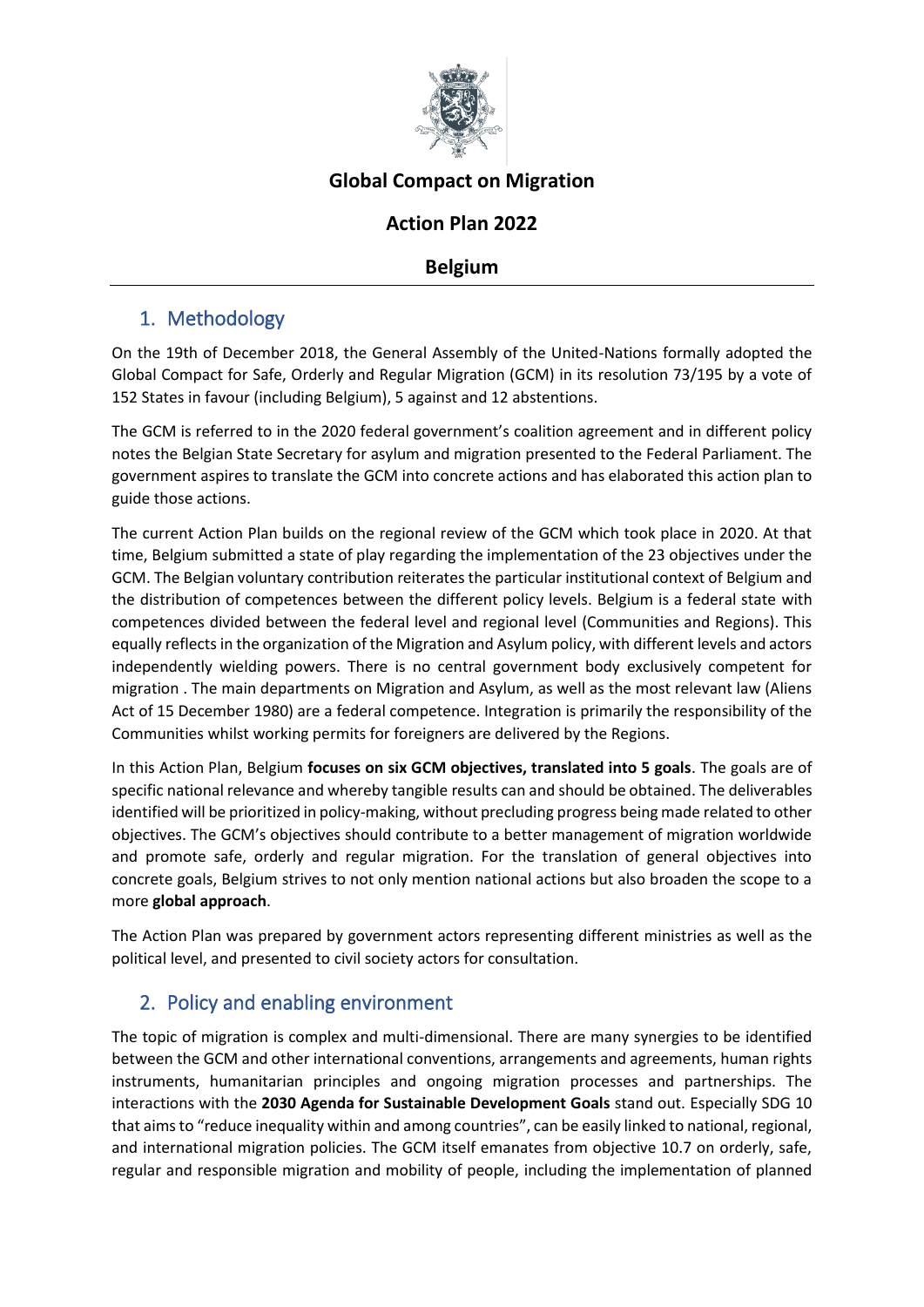

and well-managed migration policies. Good governance is an overarching and cross-cutting guiding principle in Belgian migration policy and regulation.

Further SDG's which are closely linked to the Belgian migration policy are those linked to labour migration (SDG 8.7 and 8.8), as also reflected in the  $6<sup>th</sup>$  objective of the GCM (to "facilitate fair and ethical recruitment and safeguard conditions that ensure decent work"). Another pertinent addition is the fight against migrant smuggling, which is the 9<sup>th</sup> objective of the GCM, closely linked to objectives 5.2, 8.7 and 16.2 of the SDG's. Ultimately, this Action Plan's focus on objective and data-driven policies – objective 1 of the GCM – relates to SDG 17.18 referring to the availability of high-quality, timely, and reliable data.

Different policy levels in Belgium have made **progress in migration policies**. On the Federal level, an important legislative reform is being carried out which will result in a Migration Code in order to simplify and clarify the complex set of immigration legislation currently in force. To booster interaction between the different policy levels, an Inter-ministerial Conference on Migration and Integration (IMC) was created. This body aims to harmonize policies of federal and regional entities and to ensure a coherent approach toward migration and integration at all levels. The first meeting of the conference took place in the latter part of 2021.

# 3. Action Plan

## 3.1. Introduction

Belgium will focus on the following GCM objectives:

- 1. To collect and utilize accurate and disaggregated data as a basis for evidence-based policies (*objective 1*);
- 2. To facilitate fair and ethical recruitment and safeguard conditions that ensure decent work (*objective 6*);
- 3. To strengthen the transnational response to smuggling of migrants, and to prevent, combat and eradicate trafficking in persons in the context of international migration (*objective 9 and 10*);
- 4. To work together to facilitate safe and dignified return and enable sustainable reintegration (*objective 21*);
- 5. To strengthen international cooperation and global partnerships for safe, orderly and regular migration (*objective 23*).

For each of these goals, a brief state of play will be presented, followed by a list of points for improvement. Finally, concrete actions and implementation measures will be identified.

3.2. Objective 1: Collect and utilize accurate and disaggregated data as a basis for evidence-based policies

### 3.2.1. State of play

Asylum and Migration is undoubtedly a sensitive topic which occasionally even stirs up emotions. It is an absolute priority of the Belgian government to improve the **access to complete and correct data**. Access to information both by the government and citizens supports an evidence-based and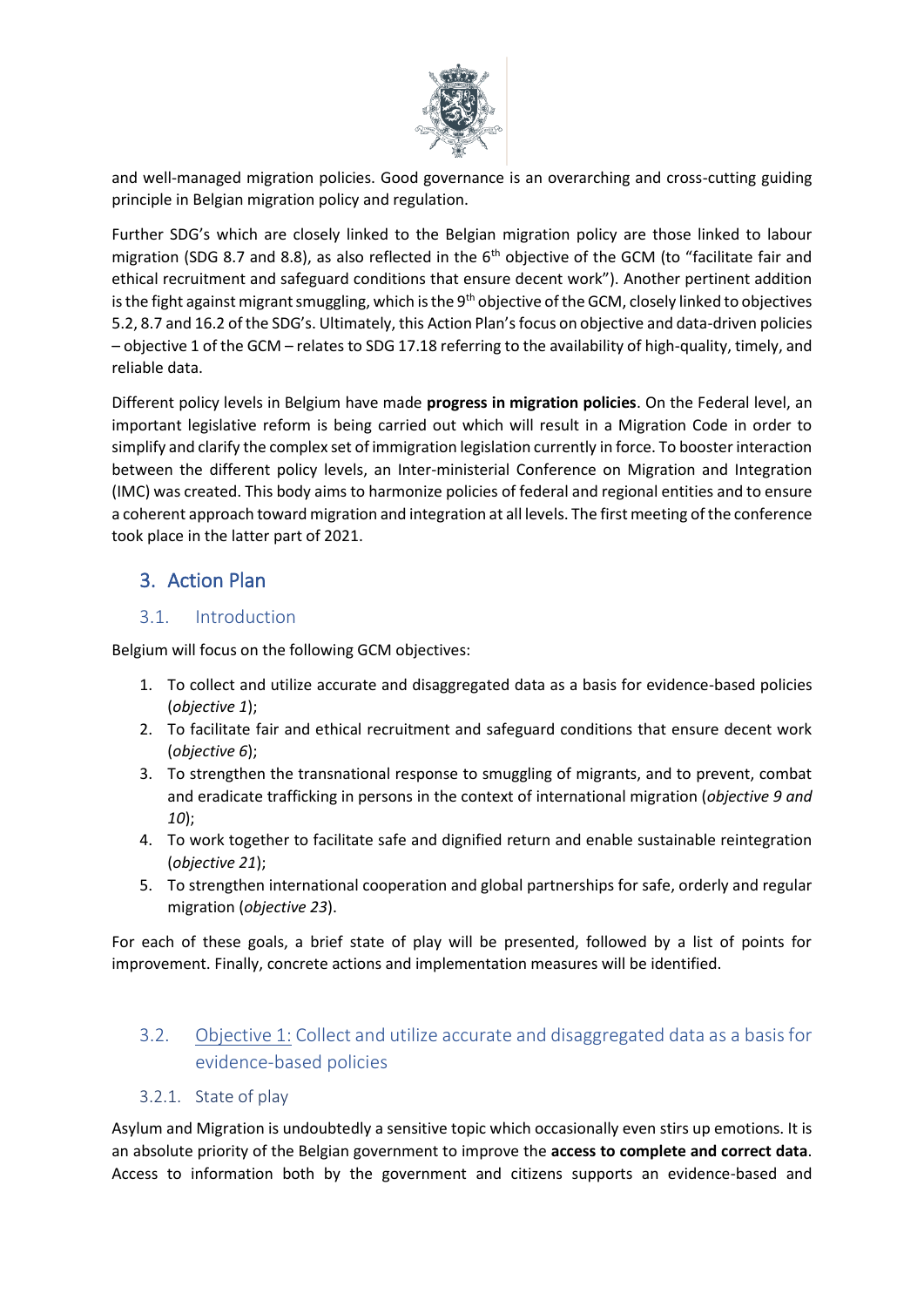

transparent migration policy and debunks myths and fake news. It also facilitates government control and accountability.

Belgium is till date committed to the collection of data and information on migration, with a **number of actors** being involved. It has an independent Federal Migration Centre (Myria) that is mandated to collect data and to inform the authorities about the nature and extent of migratory flows. Likewise, Belgian federated entities collect administrative and statistical data on migrants. In addition, the Interfederal Equal Opportunities Centre UNIA and the National Employment Office (RVA/ONEM) analyse the situation of migrants in terms of employment, work, and social conditions. Statbel (the national Institute of Statistics) published for the first time the effective population living in Belgium according to their origins and birth countries. The government also ordered a study to the National Bank that revealed the positive impact of immigration flows on GDP over the past five years. Several Belgian universities and specialized centres conduct high quality academic research on migration and contribute to a broader understanding on a scientific approach through migration education. In early 2022, the Belgian development agency Enabel and Belgium's Federal Migration Centre Myria signed an agreement to strengthen their collaboration. The Belgian Immigration Office (DVZ/OE) manages a public website that contains legal and practical information on regular migration. The Immigration Office also develops an *eMigration* tool and a statistical module offering new and more analytical opportunities. At the regional level, several statistical monitoring mechanisms exist, such as the Flemish Migration and Integration monitor, Statistiek-Vlaanderen, local integration follow-up systems, as well as communal and city monitoring mechanisms. Furthermore, the Flemish Integration and Citizenship Agency has an extensive website with information on immigration regulations and procedures.

In a relatively new approach to migration, Belgian government actors accepted that the **whole chain of immigration and integration** must be deeply rooted in an overall policy and considered in context. The idea is to gather more knowledge over a longer period of time from the moment the migrant enters the territory to their independent accessibility and participation in society. The steps taken in between equally count. In this integrated "chain approach", different chain partners contribute to an evidence-based policy.

On the **international level**, via the EU Trust Fund and the new NDICI-Global Europe, Belgium supports several programs in countries of origin, in order to establish or enhance civil registration systems, which contribute to better data. Belgium participates actively in the European Migration Network (EMN), an EU network of migration and asylum experts who work together to provide objective, comparable policy-relevant information and knowledge on emerging issues relating to Asylum and Migration in Europe.

### 3.2.2. Points for improvement

An impressive set of data and information is made available today. Nevertheless, there are still **blind spots**, especially regarding the different forms of migration and their evolution, causes, and consequences of migration. One lacuna is the lack of gender specific data generally and on specific issues such as gender-specific violence occurring on migration routes. Civil society also regularly points out the lack of transparency and accuracy in the data concerning detention and return policy. Importantly, no official data are available on the number of irregular migrants in Belgium. NGOs estimate there are around 100,000 to 150,000 undocumented migrants present in Belgium,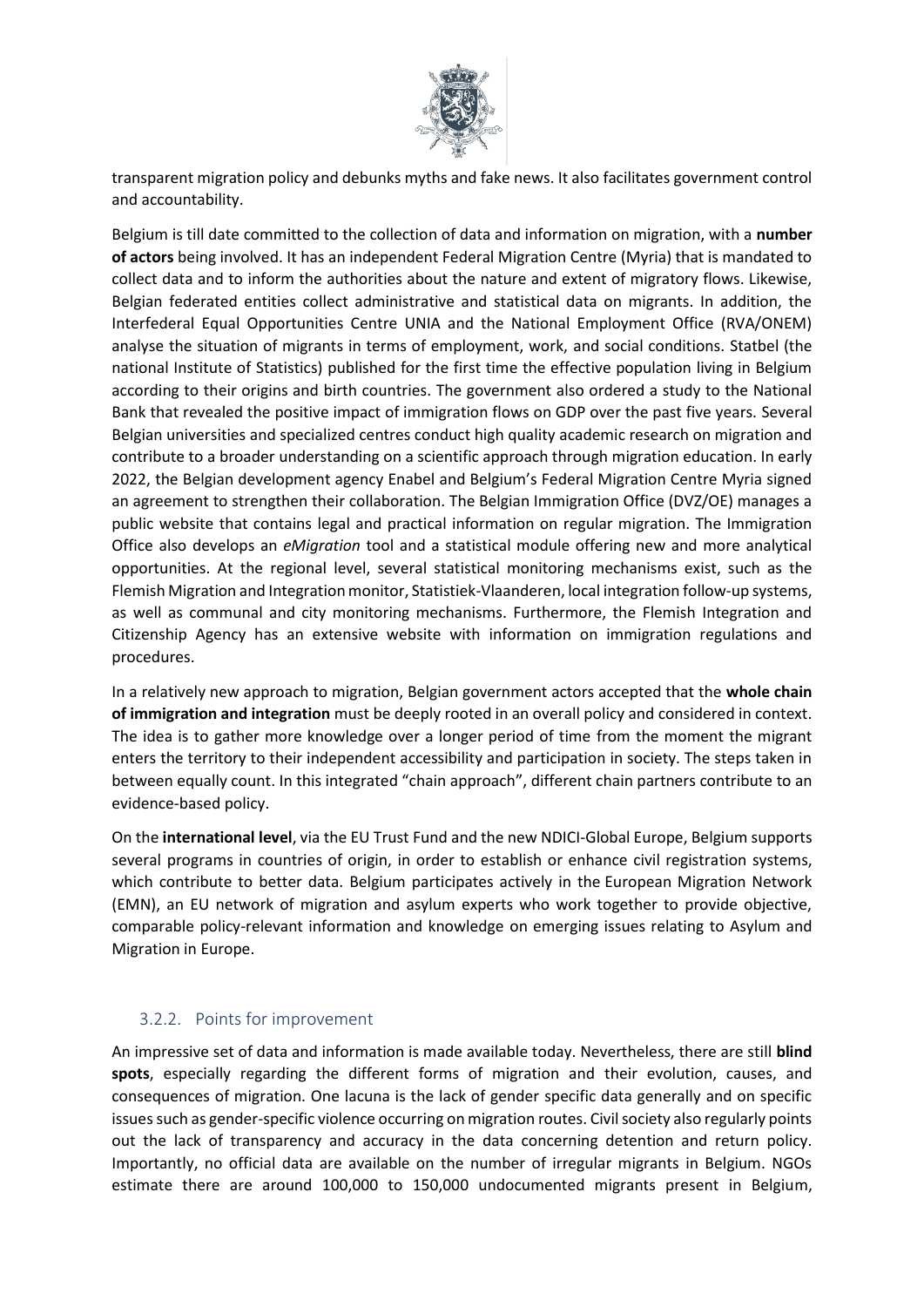

nonetheless the government was never able to confirm this number, which certainly complicates targeted actions to reach this group. Moreover, data are not always easy to consult in one or two (national) languages solely and, as result, **access to information is sometimes limited**. More transparency and better structuring of information should help remedy this.

Due to the Belgian state structure, many actors are involved in collecting data at different levels of government. This results in **data being scattered** over various databases and the dissemination of resources. The centralization of migration data and a more comprehensive and evidence-based analysis to inform policies and to ensure accurate information to the public remains a challenge. The coordination and exchange of information between involved stakeholders remains equally challenging.

While having adequate and reliable data is vital and a crucial element for implementing evidencebased policies, it is certainly not sufficient. The added value of data collection and the dissemination also lies in the **in-depth analysis of those data**: to inform concrete actions in the strengthening of science-based policy, especially in a domain as sensitive as migration.

#### 3.2.3. Action

Belgium aspires to further develop its facts-based migration policy. In addition, it aims to ensure:

- A harmonisation of data collection methods between actors for local, national, regional, and global migration with a specific focus on collecting gender-specific data;
- An improved cooperation between different federal and regional actors, combined with necessary financial investments;
- The development of a website dedicated to facts and data on migration in Belgium, including sections on "fact checks", the most important figures, decisions, legislative amendments, general and explanatory information regarding asylum and migration;
- The further development of the chain approach by targeting and aligning chain partners and policies, with a view of developing an evidence-based policy;
- Provide government support for research and analyses on migration related topics and into the reasons of forced migration, by academia, civil society and independent actors;
- The collection of information and research on the link between migration and development, as well as the realisation of studies and research on the impact of or through migration on sustainable development.

## 3.3. Objective 6: Facilitate fair and ethical recruitment and safeguard conditions that ensure decent work

### 3.3.1. State of play

Migrants, particularly those in irregular situations, are vulnerable to being **economically and socially exploited** during their migration journey or upon arriving at their destination. In Belgium, specialised police units identify possible risk factors for labour exploitation. These units regularly investigate new sectors and conduct monthly inspections of high-risk sectors.

For regular migrants, discrimination in the Belgian labour market also remains a reality. Fair and ethical recruitment contributes to the **fight against poverty**. The Federal Public Service Employment, Labour and Social Dialogue and Unia have jointly developed the 'Socio-economic Monitoring' to analyse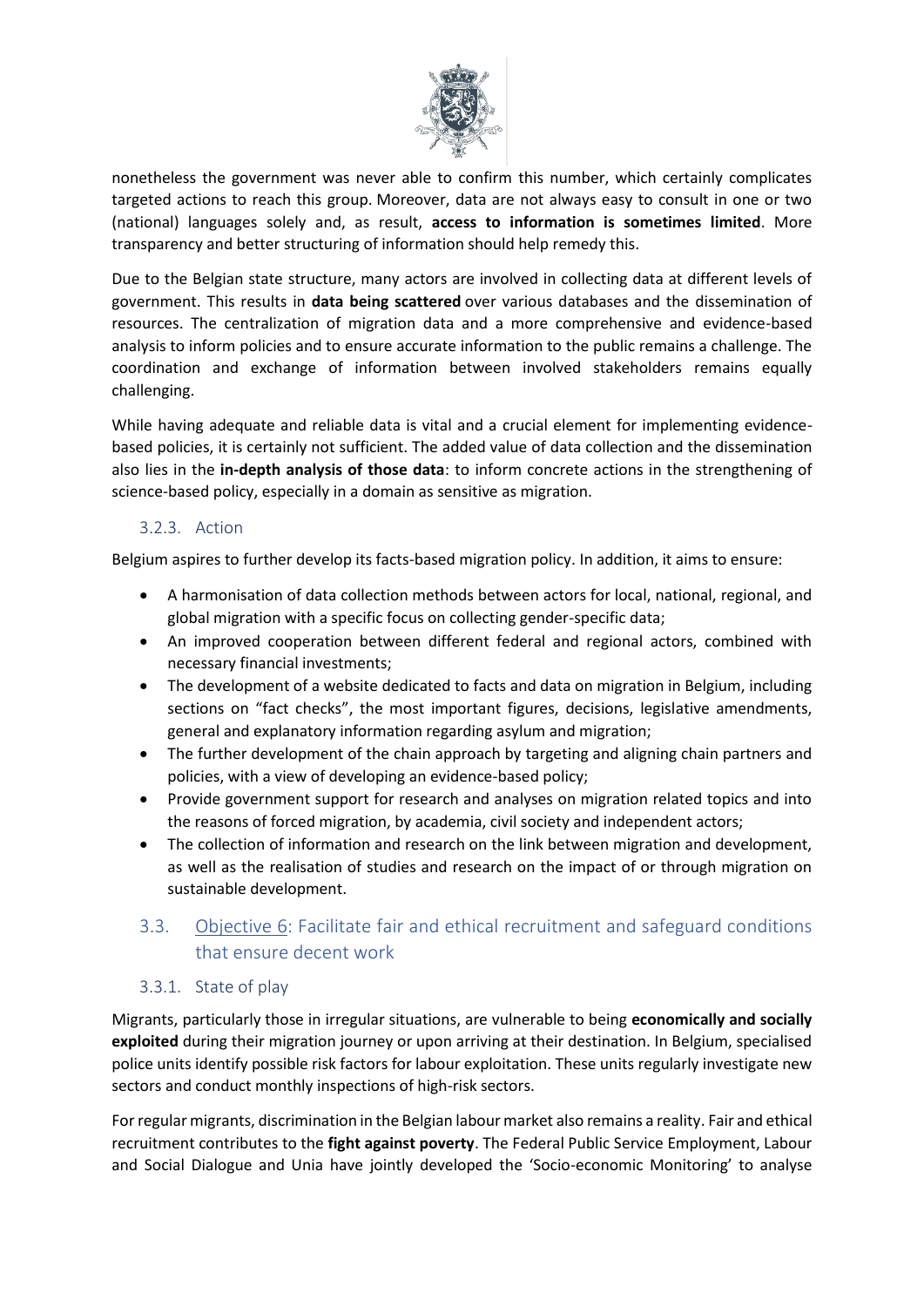

individual's positions in the labour market according to their origin. The monitoring aims to help improve the situation of migrants and their access to decent work and to combat discrimination. Similar initiatives exist at other government levels.

Fedasil, the Federal Agency for the Reception of Asylum Seekers, prepares asylum seekers for their future, whether it is in Belgium or elsewhere. **Activation** plays an important role in this, and it is the current government's objective to assist asylum seekers in maximizing their competences, resulting in major gains for asylum seekers and society in both short and long term. It is after all in the interest of both the general society and asylum seekers themselves to start working or follow training as soon as possible after their arrival in Belgium. This ensures the integration or, if a right of residence is denied, allows the asylum seeker to return to the country of origin with a set of specific skills and experiences.

Several **civil society organizations**, among which Fairwork Belgium, defend the rights of migrant workers regardless of their status through a low-threshold helpdesk and individual counseling. At the employers side, VOKA (Employers network in Flanders) strives for better matching between recruiting companies and highly skilled recognized refugees providing training for companies, on "Working with refugees, how do you do that?". In the same vein, the project "Employer Tailored Chain Cooperation" (ETCC) tries to bring applicants for international protection and job-seekers into contact with each other. The project runs in 7 European countries, including Belgium. Other interesting examples include the "Duo for a job" project in which job-seeking young people between 18 and 30 with a migration background are matched with people over 50 who support them in their search for work. "Your Global Future" is a project that provides entrepreneurship training for applicants for international protection. There is a federal research project on improving the labour market position of people with a migration background in Belgium, called IMMILAB. The project aims to understand the mechanisms behind the persisting underperformance of immigrants and their descendants in the Belgian labour market. It studies labour market trajectories of immigrants from individual, household, and firm perspectives.

Regarding the facilitation of **labour migration**, important steps were taken in 2021 to establish a digital and transparent procedure. In June 2021, the electronic platform 'Working in Belgium' was launched that enables the processing of a single permit. Not only does this electronic platform offer a digital and more transparent procedure, it reduced the processing times at the Immigration Office. The Belgian Immigration Office also collaborates with the National Social Security Office and the regional authorities on the further development of the other functionalities of this digital platform. In order to facilitate the contribution of legally residing foreigners to the labour market, applications for a single permit during any other legal residence in Belgium are made more widely possible than is the case today. Finally, in 2021, the Federal Government approved legislation allowing foreign students who graduate in Belgium to have more time to find a job. Before this policy change, students had to return to their country of origin at the end of their studies, unless they had found a job in Belgium after pursuing their education. With this proposal, students get a tenure of one year to do so.

Different government actors – both at regional and federal levels – have developed policies that focus on **(mental) well-being in the workplace**. Focus is on a preventive policy combined with innovative technologies that lighten the work easier (e.g. using robots or AI) and increased training opportunities. This approach will also be targeted to specific vulnerable groups, including migrant workers. Its primary aim is to encourage unemployed to step up their job search, to allow greater access to jobs, and to ensure their well-being at the workplace. The Flemish Region negotiated "sector covenants" with 38 sectors, of which one of the main action points is the fight against discrimination and for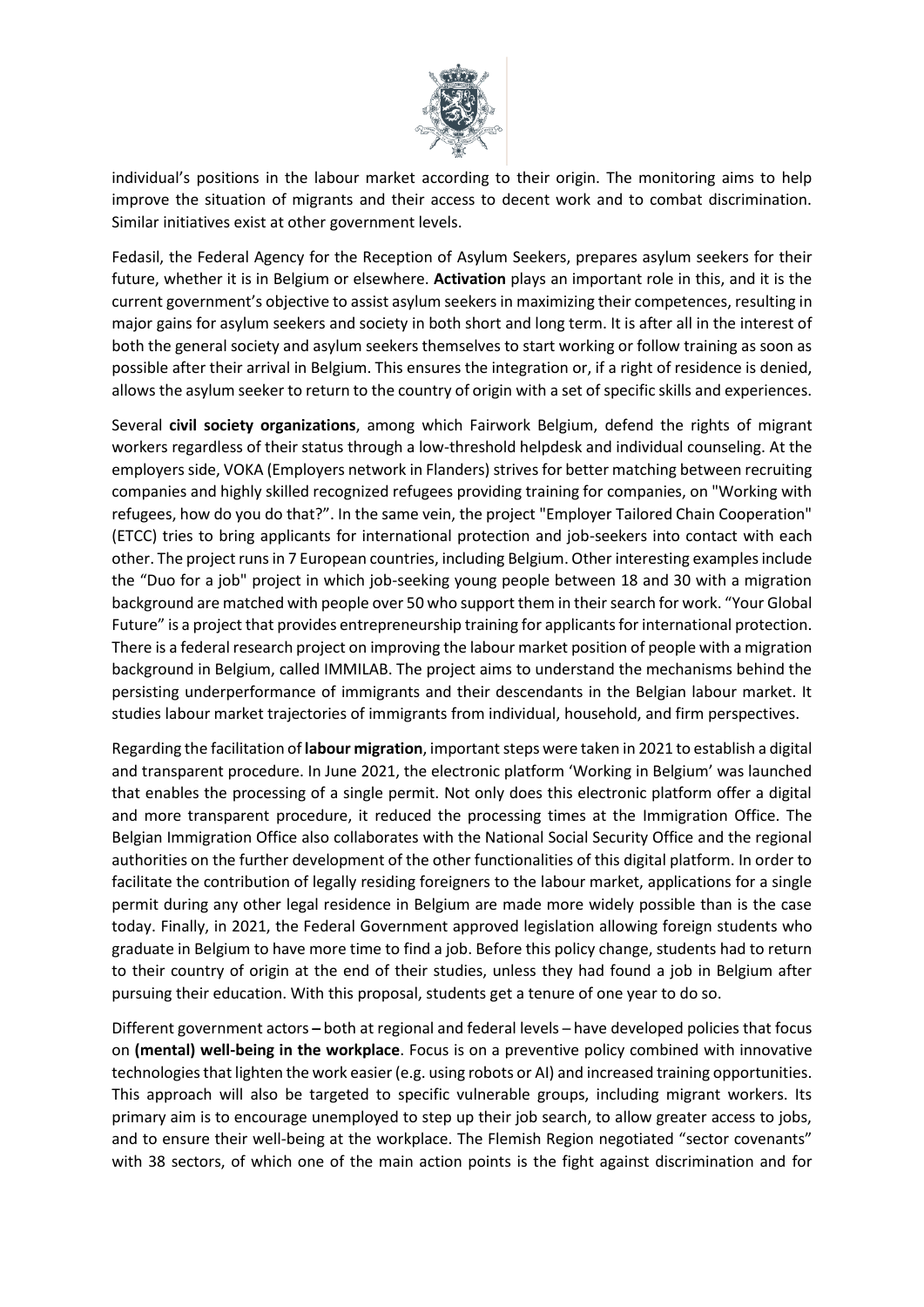

inclusion. In addition, new regulations for foreign (non-EU) self-employed persons entered into force on 1 January 2022, aiming to attract innovative entrepreneurs from third States.

Finally, several **pilot projects** on **circular and legal migration with African countries** (North Africa and Sub-Sahara Africa) were launched, combining private sector and recruitment agencies in the participating countries to explore the opportunities of labour mobility and skills enhancement through circular migration. Examples include the PALIM project (Pilot Project Addressing Labour Shortages Through Innovative Labour Migration Models) which provides training courses in Morocco and circular labour market places in Belgium for a number of Moroccan youngsters, the THAMM project "Towards a Holistic Approach to Labour Migration Governance and Labour Mobility in North Africa", both executed by Enabel, or IOM's MATCH project in collaboration with Senegal, Nigeria and Belgian stakeholders).

### 3.3.2. Points for improvement

Putting the fight against economic exploitation high on the political agenda requires **a more coherent and resolute approach**. Economic exploitation manifests itself in various ways. Employers' organisations, the social inspectorate, the police, the judiciary, lawmakers, unions, and civil society each have a role to play. Both at the national and EU level, more can be done to ensure that workers get equal pay for equal work in the same place. The fight against social dumping and social justice needs to continue.

Since employment policies in Belgium are largely a competence of the regional entities but cases are known across the country, it is essential that the three Regions as well as private sector actors collaborate on this topic. An **interregional dialogue** should therefore be promoted. It would also be interesting to develop more partnerships to improve working conditions and to work closely with recruiters and employers to enable them to work in optimal conditions. Ensuring a rapid entry of migrants into the labour market, with personalised pathways that allow for mutual learning, remains another challenge.

#### 3.3.3. Action

In order to combat work-related exploitation, the following actions will guide the Belgian policy

- The establishment of measures to allow for the swift entry of migrants on the labour market, if possible with tailor-made pathways, combining language learning and employment;
- The Strengthening of social inspection services and the possibility for victims to file a complaint with the inspectorate;
- Informing and empowering employers and employers' organisations;
- The organization of more and more targeted workplace inspections;
- Embracing the principle of equal pay by guaranteeing that legal migrants are treated on an equal footing with all other workers in the same sector. They should be able to benefit from fair and equitable recruitment and decent working conditions;
- Combating the exploitation of irregular migrant workers by eliminating impunity and the establishment of clear standards and procedures to inform victims of their rights, offer protection schemes, and to enable safe access to victim support and justice mechanisms;
- Enabling workers to report their experiences of labour exploitation and offering them sufficient protection and the right to an effective remedy;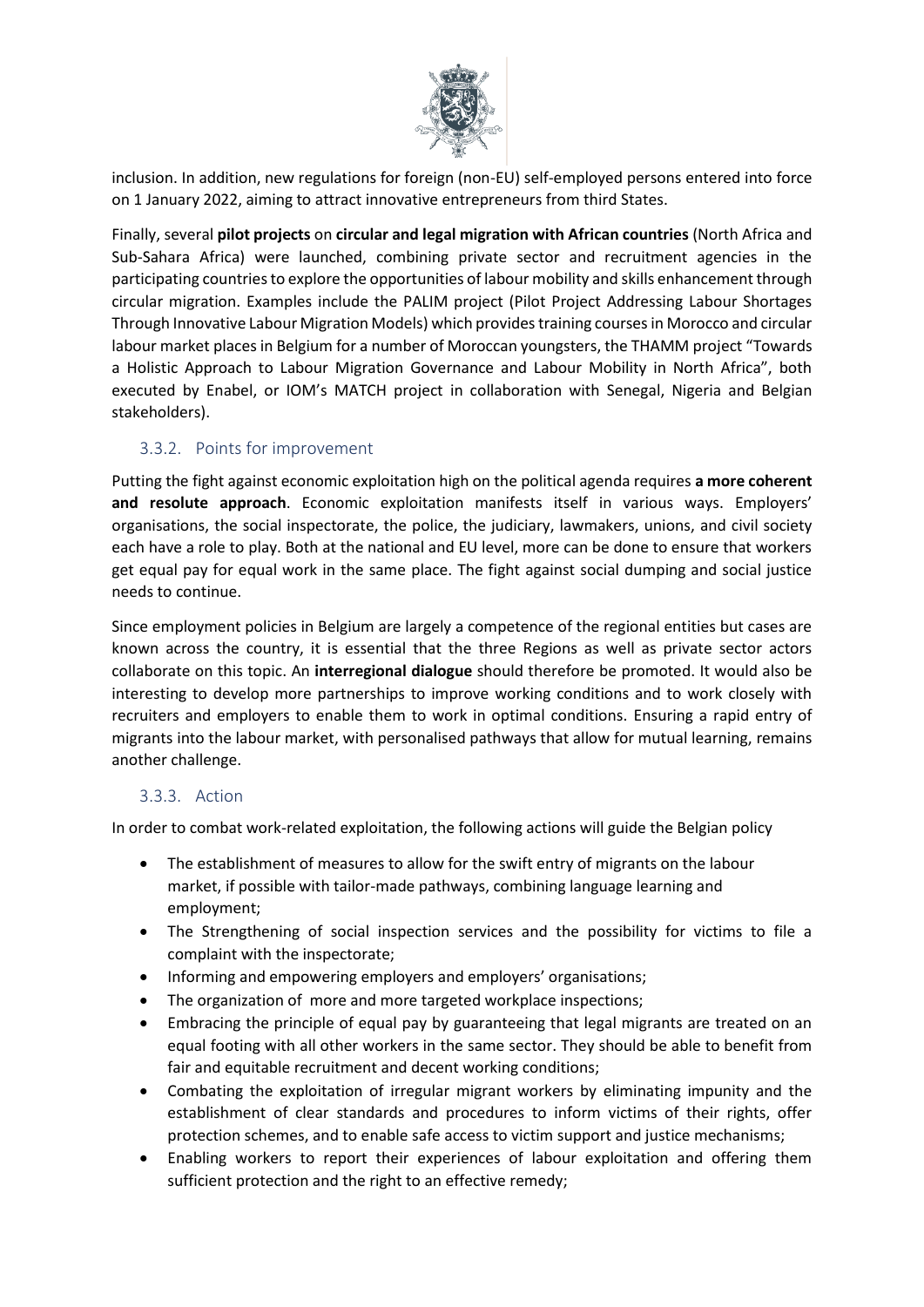

- Further investing in the activation of asylum seekers and providing opportunities for further personal and professional0 development, regardless of the outcome of the procedure.
- 3.4. Objective 9 and 10: Strengthen the transnational response to smuggling of migrants and prevent, combat and eradicate trafficking in persons in the context of international migration
- 3.4.1. State of play

Human trafficking and smuggling of migrants endanger the lives and security of migrants, and in particular of the most vulnerable people. Human trafficking and human smuggling are a multibilliondollar business with international ramifications, while taking advantage of the weak position of victims.

In Belgium, the fight against smuggling and trafficking is coordinated by an **Interdepartmental Coordination Unit** that operates in a multidisciplinary approach, bringing together Departments responsible for justice, home affairs, foreign affairs, prosecutors and magistrates, the federal police, social inspection services, and the Immigration Office. Belgium has adopted specific legislation and specialized magistrates are appointed for all judicial districts for trafficking in human beings and human smuggling. There is also a **Specialized Human Trafficking Unit** of the Federal Judicial Police. National Action Plans on the fight against human trafficking and the fight against human smuggling for 2021-2025 were adopted in June 2021 by the Inter-departmental Coordination Unit. Police, immigration officers, and guardians receive training to detect human smuggling and trafficking to raise awareness.

Through different campaigns and dedicated courses, staff working in detention and reception centres is made aware of and given the tools to detect **potential victims**. When the service providers identify a possible victim, they contact the department within the Immigration Office dealing with vulnerable persons. A manual for staff working in migration centres is being prepared, to provide them with even better guidelines and procedures on how to deal with victims.

Staff in asylum reception centres is trained in picking up on signals, informing people, and referring victims to specialised centres. Belgium provides, under certain conditions, **legal** and **administrative support** as well as **psychological**, **medical** and social follow-up to victims of human trafficking. Three **centers** (vzw Payoke, Pag-asa, Surya) provide reception and psychological and medical assistance. These centers are authorized to submit applications for residence documents in the framework of the special status 'victim of human trafficking' for those cooperating with legal investigations. There is a thorough cooperation between police services and personnel of the specialized reception centres.

To **dissuade people using the services of smugglers**, the Belgian Immigration Office organizes prevention and information campaigns on legal pathways in countries of origin, via social media, and in Belgium. Belgium further contributes to alternative and legal pathways schemes for migration including labour mobility regimes, family reunification, student visas, and resettlement programmes.

In the context of ERRIN, Fedasil is actively supporting the CADRE project developing a curriculum for **return counsellors**. Fedasil contributed to the Prospect project, in which it developed a specialised support package for the reintegration of victims of trafficking. This pilot project actively sought participation of frontline workers in EU and Nigeria, including Nigerian government instances.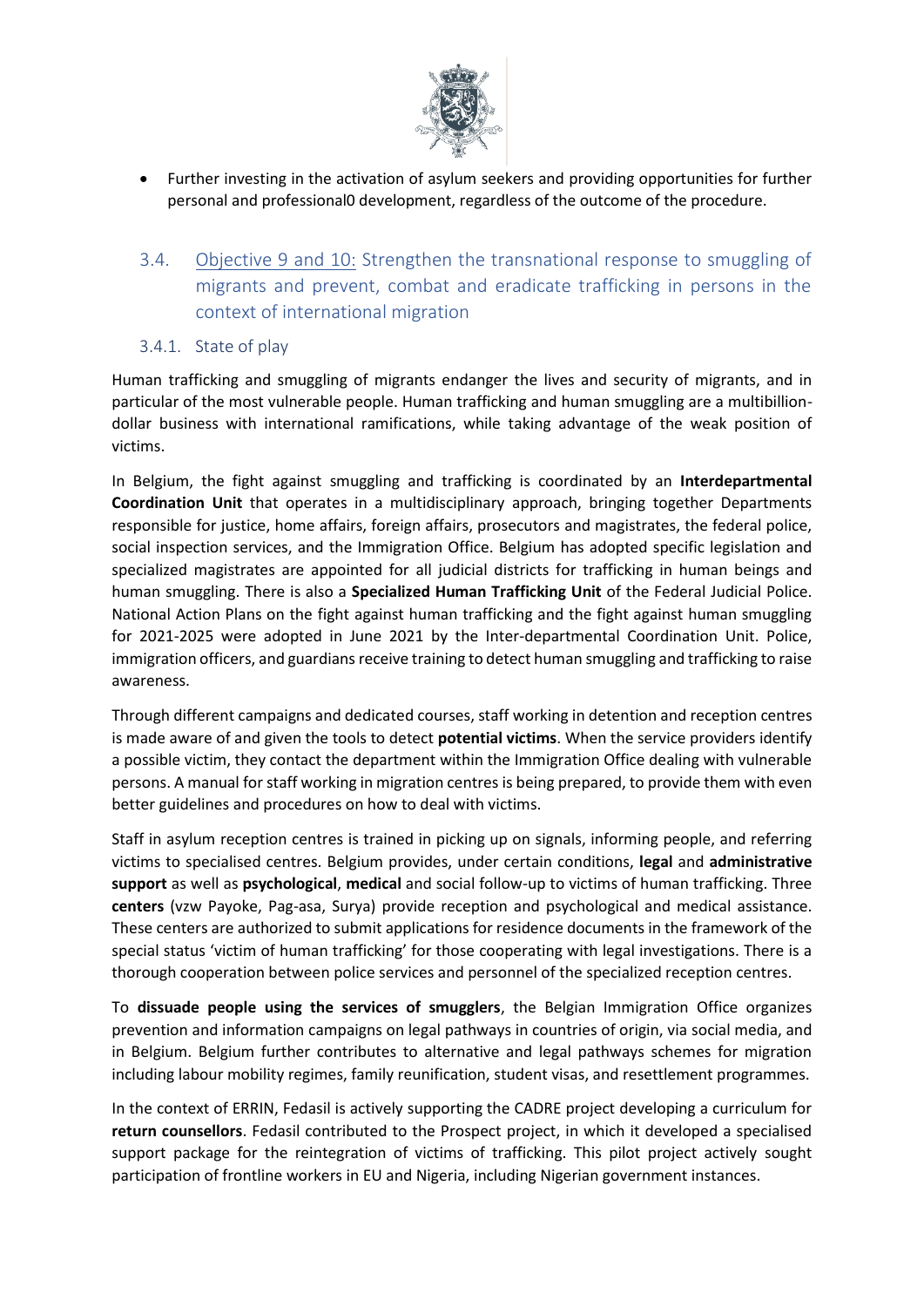

Belgium supports **transnational judicial and police investigations**. The Federal Judicial Police is involved in the European Multidisciplinary Platform Against Criminal Threats (EMPACT), more specifically in the European action plans on Facilitated Illegal Immigration and Trafficking in Human Beings. In this context, international information is shared between the Belgian investigation units and European partners, be it other Member States or European agencies (EUROPOL, FRONTEX and EUROJUST). The Federal Police supports and coordinates Operational Task Force (OTF), Joint Investigation Team (JIT) and Joint Action Days (JAD) projects. In the framework of EMPACT, Belgium assumes a leadership role in developing **collaboration with partner countries**.

Belgium has ratified the **UN Convention against Transnational Organized Crime** (UNTOC) and its three protocols, including the Protocol against the Smuggling of Migrants by Land, Sea and Air and the Protocol to Prevent, Suppress and Punish Trafficking in Persons, Especially Women and Children. It is an active member of the different working groups of the UNTOC and was in 2019 a contributor to the trust fund for victims of trafficking of human beings.

## 3.4.2. Points for improvement

The detection and prosecution of perpetrators and networks must be further pursued. An important area for improvement is to **step up international cooperation** on the fight against smuggling and trafficking. To stop irregular migration to the UK via Belgium, Belgium has been engaged in operations with neighbouring countries, a cooperation model that can be further extended to improve international cooperation. A transnational response to smuggling equally requires intensifying cooperation with countries of origin and transit, for instance by improving police cooperation and by exchanging information on criminal networks and perpetrators, and addressing the root causes of smuggling and trafficking.

Another goal is to ensure that the fight against human trafficking does not target the victims or organizations and citizens who work to help migrants. Those victims are a salient source of information and a one-sided focus on removing them from Belgian territory can be counterproductive for the **criminal law approach** to human trafficking.

**National actions** also can be further expanded. The Federal Government will examine how the status and functioning of specialized centres can be optimised and strengthened.

### 3.4.3. Action

Transnational and national actions should focus on those enabling migrant trafficking and smuggling and the business model that lies behind transnational networks. The following actions are envisaged:

- To deliver adequate support to transnational judicial and police investigations into smuggling networks. Sufficient time and (human) resources should go to the criminal prosecution of human traffickers;
- To establish genuine partnerships with countries of origin to combat human trafficking and smuggling;
- To support international training modules for frontline actors and in countries of origin on human smuggling and trafficking, with additional focus on specialized care for victims. In the training Fedasil provides to return counsellors and frontline actors, it will develop a module for counselling victims of trafficking;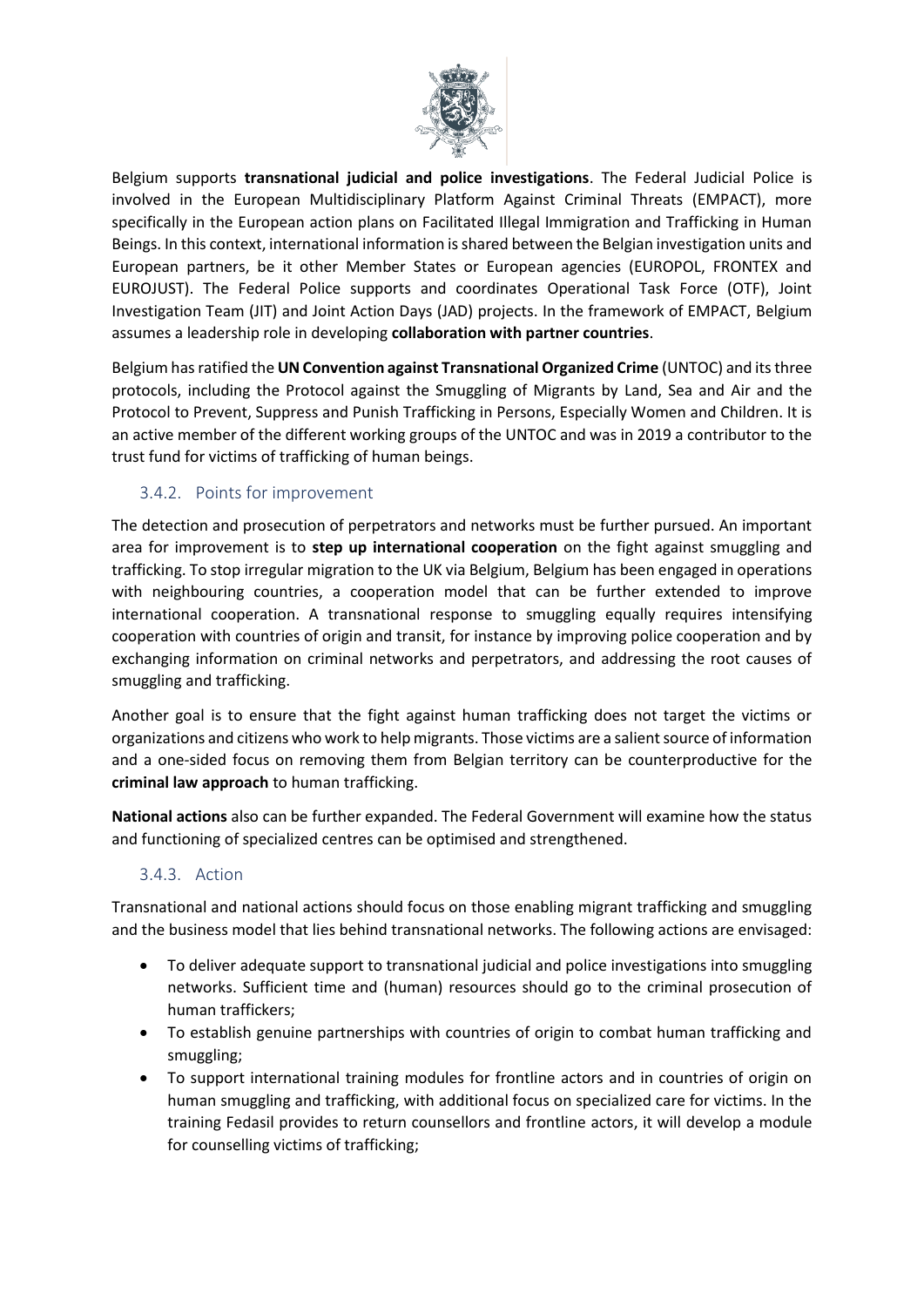

- To develop a policy aimed at strengthening the protection of those that could become future victims of human smuggling and trafficking, paying attention to capacity building and strengthening different forms of protection (protection in the region and legal pathways for migration);
- To further implement dedicated action plans against human trafficking and human smuggling;
- In the context of EMPACT, to further assume a leading role in reaching out to third state partners to define, together with EUROPOL and FRONTEX, how to improve or strengthen the collaboration between the EU Member States and third countries.

## 3.5. Objective 21: Work together to facilitate safe and dignified return and enable sustainable reintegration

#### 3.5.1. State of play

Not all migrants who come to Belgium will receive a permanent right of residence. Those who do not obtain a residence status will be asked to return. The Belgian government invests in programmes to inform, guide, coach, and assist the returnees to return and to reintegrate into their country of origin. An example of such programmes is the **The Fedasil-Reach out-project** that aims at increasing knowledge about voluntary or assisted return among "unreachable" groups - stranded migrants and migrants in transit. Through the project cities are encouraged to develop a comprehensive approach to counselling people who find themselves "outside" any procedures or outside official reception facilities. As such, the project contributed to the development of a sustainable community of practice on issues of counselling and return for undocumented migrants.

Belgium has clear legislation on voluntary/assisted and forced return. A government assisted return is favoured whenever possible. However, a forced return is possible when the person concerned refuses to comply with an order to leave the Belgian territory. In June 2021, Belgium created a department within the Immigration Office to implement and promote alternatives to detention in such cases.

The Belgian Immigration Office is responsible for the return of migrants in an irregular situation. There are bilateral, multilateral, and EU agreements with countries of origin for the identification and return of their nationals. In addition, Belgium invests in the active diplomatic outreach to countries of origin and in the development of partnerships and programmes that support the return of nationals. Sustainable migration dialogues are being promoted as a tool to ensure the safe, legal, and orderly movement of people between countries.

Both the Immigration Office and Fedasil are involved in assisting those wanting to voluntarily return to the country of origin. Government actors cooperate with public and private international partners such as IOM and Caritas International to provide support to people who wish to return to their country of origin. There is a robust path, network, and a (financial and administrative) support system for voluntary return and reintegration. The voluntary return and reintegration program is easily accessible for a broad target group. Children are one such target group for which a specific approach was developed. Key principles in the Belgian approach are the informed choice, the reversibility of a decision, feasibility and accessibility, and support to vulnerable persons.

**In third countries**, Enabel invests in designing comprehensive reintegration approaches in accordance with the return programs implemented by Fedasil, IOM and other stakeholders. Enabel develops a **long-term reintegration approach** based on reskilling and creating economic opportunities. Examples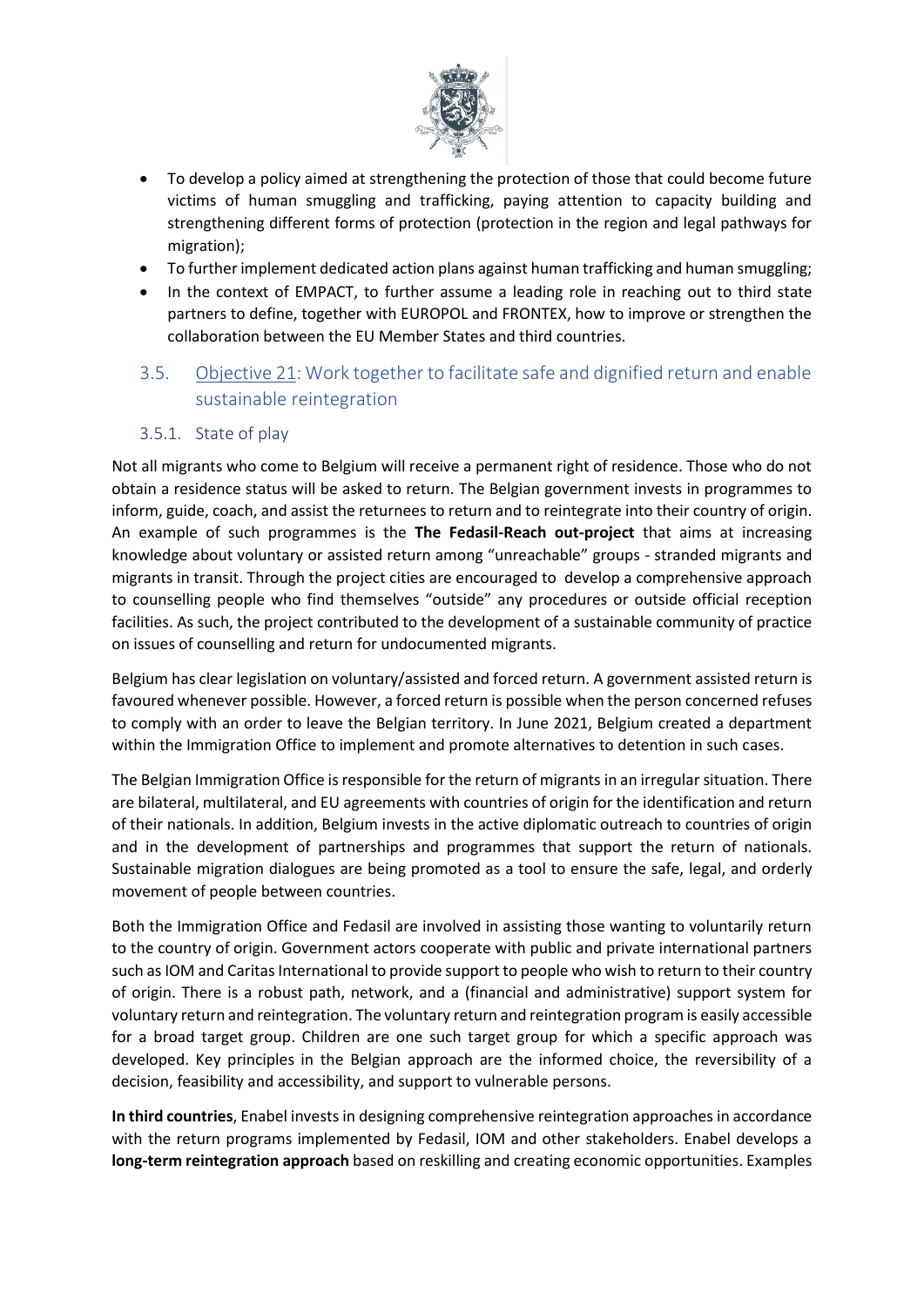

can be drawn from the PARERBA project in Senegal or other projects in Guinea, Niger and Gambia that received EUTF funding.

### 3.5.2. Points for improvement

Notwithstanding the significant efforts already undertaken, through diplomatic contacts, official visits, and technical and expert negotiations, the results of return policies remain suboptimal. Distinctly, differences in priorities and interests remain at the heart of the implementation of return policies. Partnerships and the continued development of real collaborations with countries of origin, through the finding of shared interests remain key for return and for reintegration.

Today, the reluctance of some countries of origin that **do not comply with their legal obligation to cooperate on the identification of nationals and the issuance of travel documents** for the safe and dignified return and readmission of persons who do not have the legal right to stay on another state's territory, results all too often in the prolongation of detention in the receiving state or a protracted situation of irregularity. Significantly more could be achieved when governments would work together towards the common goal of having a safe, legal, and orderly movement of people between countries. On an individual level, more could be done in terms of the monitoring and follow-up of those that have returned in order to ensure a sustainable reintegration.

### 3.5.3. Action

Facilitating the safe and dignified return and readmission of migrants to their country of origin requires more international cooperation, both between government actors and with and between private partners. The following actions will contribute to this goal:

- The fostering of institutional contacts that result in conclusive and enforceable agreements on the technicalities of the identification procedure and return modalities;
- The cooperation with countries of origin and transit to establish reliable and efficient means of identification such as through the addition of biometric identifiers in population registries, and by digitalizing civil registry systems, with full respect for the right to privacy and protection of personal data;
- The establishment of a Quality Monitoring & Evaluation Framework to follow up on beneficiaries of reintegration support in terms of health care, justice, education, and housing, including the digitalisation of the caseload (e.g. via the RIAT tool) working with the local embassy and IOM;
- The extension of the pilot project approach to help migrants to acquire competences that could be useful in the country of origin and that facilitate reintegration and search for international cooperation on this topic;
- To nationally draft a law on a safe and dignified return policy, giving priority to an assisted return with intensive coaching as a first resort and detention as a last resort;
- To assure the necessary funds and extend the cooperation with EU member states to enhance reintegration assistance, both financially and qualitatively;
- To cooperate internationally to support and assist in capacity building for service providers of reintegration assistance.
- Establish a framework in which to ensure that resources for migration and reintegration are better streamlined with resources for development cooperation (referral systems);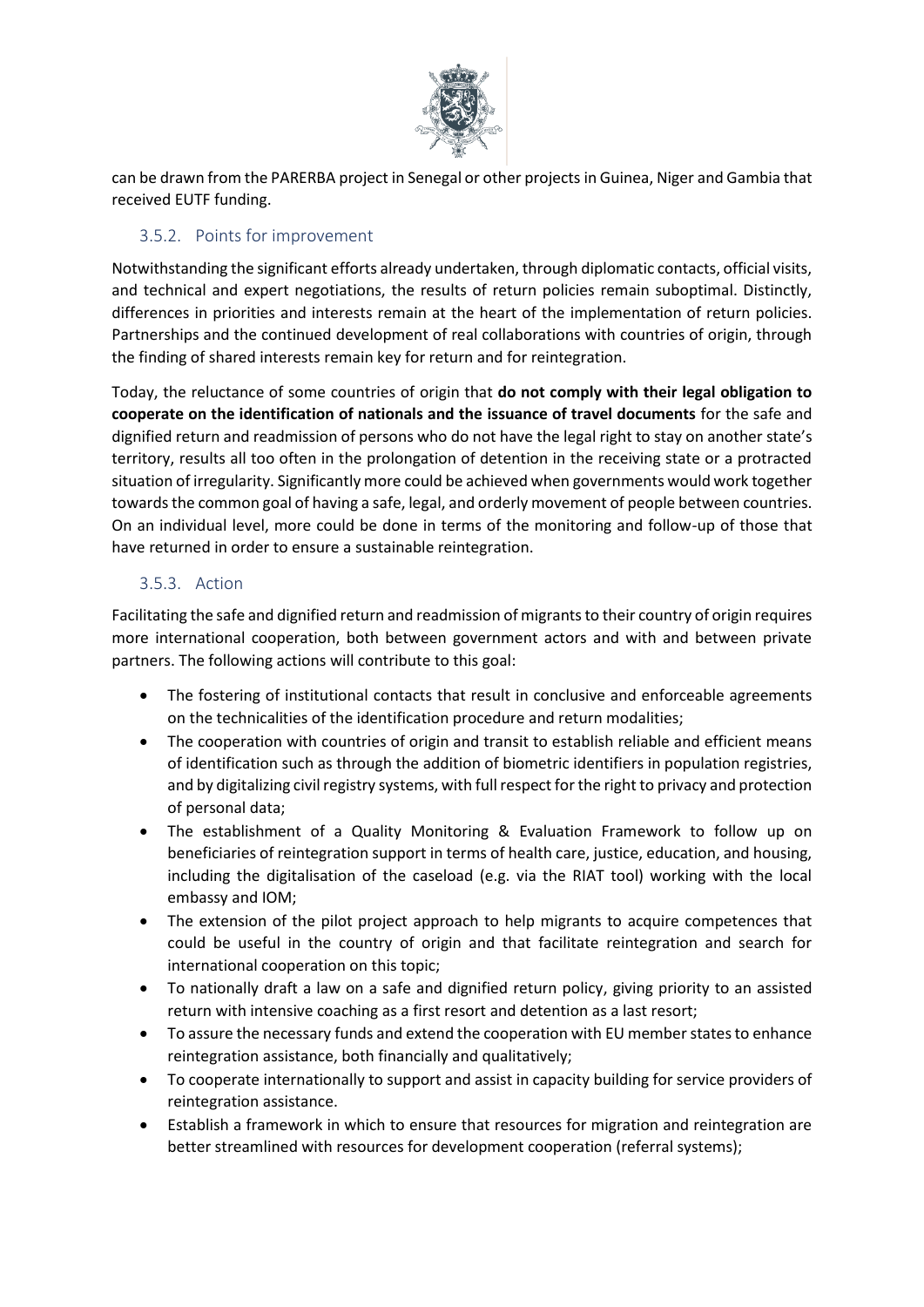

## 3.6. Objective 23: Strengthen international cooperation and global partnerships for safe, orderly and regular migration

### 3.6.1. State of play

Belgium is committed to increase international and regional cooperation to accelerate the implementation of the **2030 Agenda for Sustainable Development**. The implementation of the GCM is an integral part of this goal, as it will improve the economic and social situation of those aspiring to migrate or having migrated.

The EU and its member states have already invested in their relations with third states, and continue to further build on this experience, as it is showcased in the proposed **EU Pact on Migration and Asylum** presented by the European Commission on 23 September 2020. Rightfully so, cooperation with third countries is marked an essential element of any coherent and efficient migration policy. In the new Pact, the external dimension thus receives considerable attention, among others in a section dedicated to "working with our international partners". Numerous references to international cooperation can also be found throughout its other parts.

Within the EU, Belgium consistently advocates for a **sustainable reform of the common asylum and migration system**. Recently, Belgium strengthened its cooperation with Luxembourg and the Netherlands in the context of the Dublin Regulation procedure. It has for a clear policy objective the better administrative management and faster processing of applications for readmission, which will also lead to a better information management.

Belgium is an active participant in European and international platforms that promote the principles of the Global Compact on Migration.

- Belgium participates in various global and regional migration dialogues (Rabat, Budapest, Prague and Khartoum Process) and platforms (Global Forum on Migration and Development, International Dialogue on Migration of IOM, Intergovernmental Consultations on Migration, Asylum and Refugees (IGC)...).
- Belgium is represented at numerous European consultative forums and formal political consultation processes (External Migration Working Party , SCIFA, Mocadem, Coordination Group on Migration...)
- Belgium contributes to the implementation of the Joint Valletta Action Plan, through the EUTF, since its launch in 2015.
- Belgium also contributes to two Team Europe Initiatives (TEI) that were initiated in 2021 concerning the Central Mediterranean and the Atlantic and Western Mediterranean Route. The main objective of both TEIs is to ensure that migration towards the EU from those routes is safe, regular, and orderly.
- Belgium focuses its development actions on the least developed countries of Africa and tries to tackle the underlying root causes of forced migration. Belgium has numerous operational projects with European and other countries to exchange experience and knowledge and to provide support in migration management, to promote development opportunities of migration in countries of origin, transit, and destination.
- Belgium has concluded many agreements and Memoranda of Understanding with countries of origin on migration management.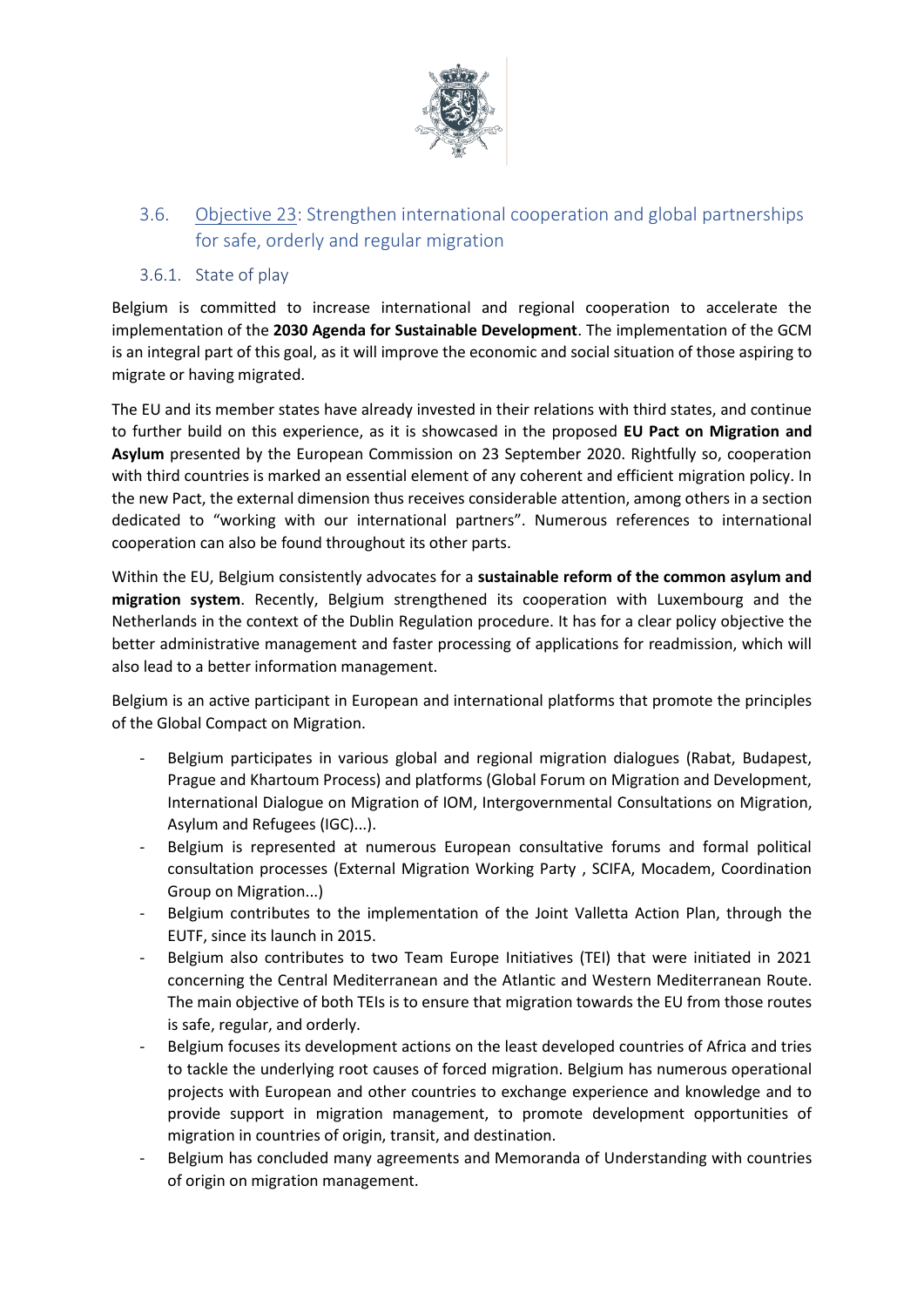

A strategy on "Migration and Development" has been approved in November 2021 by the minister of Development Cooperation and is being implemented through action plans by participating stakeholders.

The migration and development programs financed by Belgium are implemented by a variety of actors, including Enabel, Belgian Investment Company for Developing countries (BIO), international organizations such as IOM, the United Nations High Commissioner for Refugees (UNHCR), the United Nations Office on Drugs and Crime (UNODC), NGOs, and civil society associations.

#### 3.6.2. Points for improvement

While there is no lack of international fora to debate and cooperate on migration, there is a **lack of focus and concrete results**. To effectively implement the GCM on the global level, more targeted action is required through partnerships. Likewise, **sustaining the impact of development cooperation** and embedding it in a long-term perspective remains challenging. Another challenge lies in the interagency alignment of budget flows for migration related interventions and development cooperation.

Despite the experience gathered, both by Belgium and the EU, there is an outstanding need to develop genuine partnerships between countries of origin, transit, and destination. In the current EU migration context, the development of partnerships with third countries is prominent on the agenda. Although this is a positive development, these partnerships could be improved by **focusing more clearly on the priorities of the countries of transit and origin**. This requires a more active engagement with those countries and an analysis of their needs. Ideally, the existing relations are transformed into partnerships in a much broader context, aiming for long term results and providing larger investments.

#### 3.6.3. Action

Actions in this domain should focus on tangible results and the development of concrete projects and agreements:

- To conclude mutually beneficial, tailored, and transparent partnerships that develop targeted solutions to migration policy issues of common interest and address opportunities and challenges of migration in accordance with the GCM;
- To deliver technical assistance to other states, in line with national priorities, policies, action plans, and migration management strategies;
- To establish and/or improve -using the expertise of Belgium's development agency Enabel and in line with the EU's Talent Partnership principles  $-$  mobility schemes for legal migration in targeted countries;
- To further develop mechanisms for assessment, certification, validation, and recognition of migrants' skills and qualifications;
- To develop cooperation between multiple relevant stakeholders in the field of legal migration and mobility, in particular in job placement and the matching of employers and labour migrants;
- To develop an operational partnership between actors in development and migration management on the alignment of priorities, action plans and strategies;
- To develop a more coherent national and European policy around the protection of people in a broad sense, while strengthening the socio-economic fabric ties of migrants